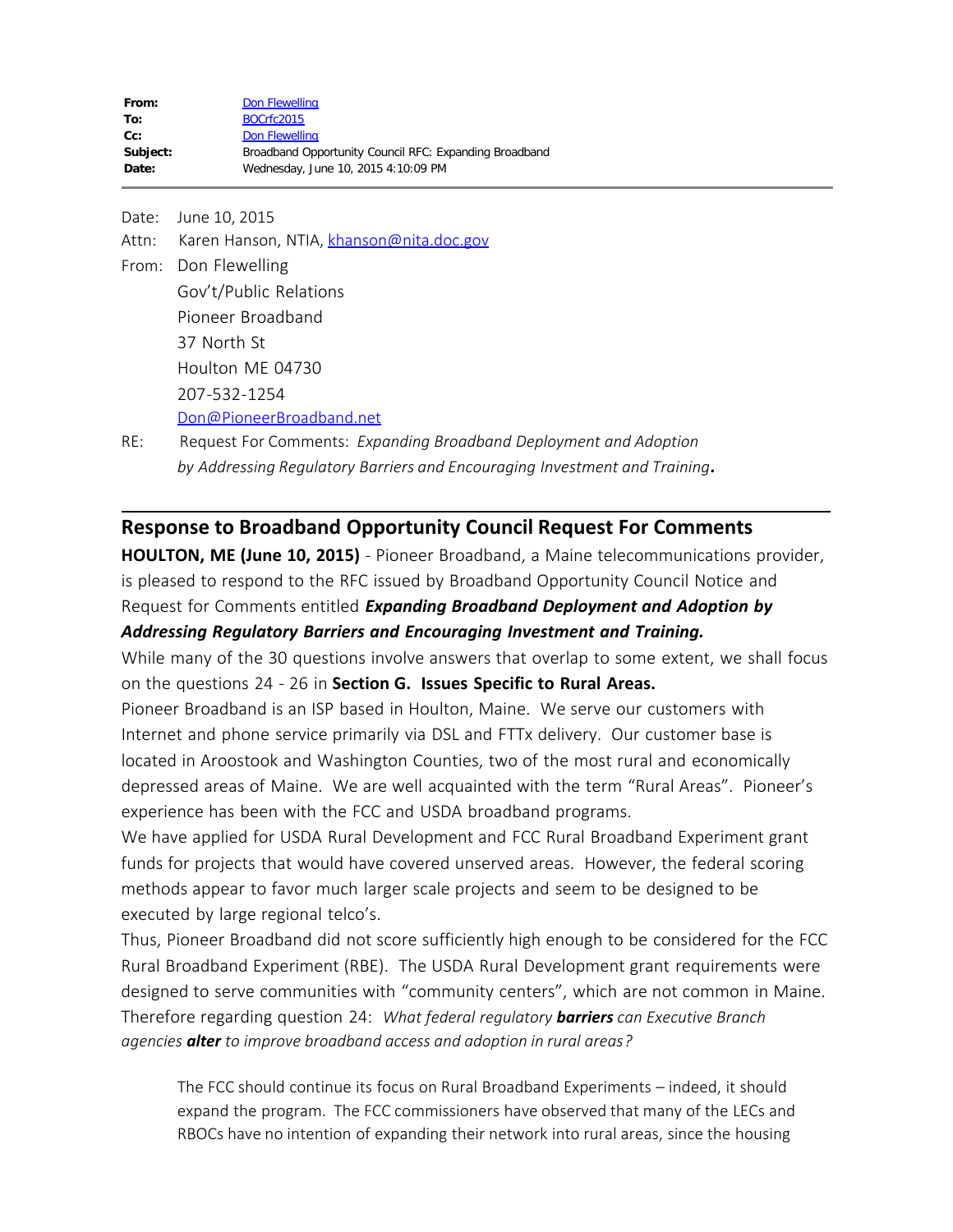density is not high enough to be considered "profitable". Pioneer Broadband is a small CLEC that *has* been expanding unserved rural areas in Maine since 2001. The RBE application was scored by computer only, but projects in rural areas should also be scored by human assessment. The current (typical) scoring method is counter-productive to actually serving the unserved, since it gives high scores to projects that serve the greatest number of customers with the least amount of network infrastructure construction. Getting the "biggest bang for the buck" by the lowest bidder may render the best scores, but it will not reach the most rural areas where the unserved (all 50 million of them) are located.

USDA Rural Development's Community Connect program falls into the same category for scoring, but has another problem that makes it nearly impossible for rural Maine to receive any funding. The Community Connect program requires that a "community center" be developed or constructed to provide 2 years of free service, which must be made available before and after regular business hours, plus nights and weekends – *in the unserved area!* Many Maine communities may have a school, library or town office with a space that might be suitable for a "community center, but it is probably located in a "served" area of the town… not out in the unserved areas where there isn't likely to be a logical "center" of the community. Furthermore, given Maine's cold climate, Mainer's are likely to be indoors – at home - approximately 2/3rds of the year… and parents don't necessarily want to take their children several miles to a community center in hazardous weather to work on homework. Therefore, given the lack of a community center and a hazardous cold climate, Pioneer proposes that USDA modify or waive the requirement for the establishment of a community center. One modification that might work would be to supply the low-income households with free use of a computer and Internet connectivity for 2 years.

25. *Would spurring competition to offer broadband service in rural areas expand availability and, if so, what specific actions could Executive Branch agencies take in furtherance of this goal?* Essentially, this question digs into the real definition of "Unserved" vs. "Under-served". The most rural areas probably cannot viably sustain multiple competitors… and the truly "Unserved" would be happy to have even one provider!

26. *Because the predominant areas with limited or no broadband service tend to be rural, what specific provisions should Executive Branch agencies consider to facilitate broadband deployment and adoption in such rural areas?*

The FCC and USDA (and other agencies that promote broadband) should focus on helping the companies that "want" to expand broadband service in rural areas. The companies that want to expand are probably not the regional Telco's or cable companies.

It would be good to have real people with "boots on the ground" in our rural areas come and see what we've done and where we need to build. The USDA would seem to be the more logical agency to provide this effort, and the FCC should work with the USDA to help accomplish each other's goals.

Pioneer Broadband has been the grateful recipient of grant funding for 36 projects in Maine. The funds were granted by the Connect Maine Authority (ConnectME). If the projects within individual companies, such as Pioneer, are too small to be considered for federal funding, then the FCC and